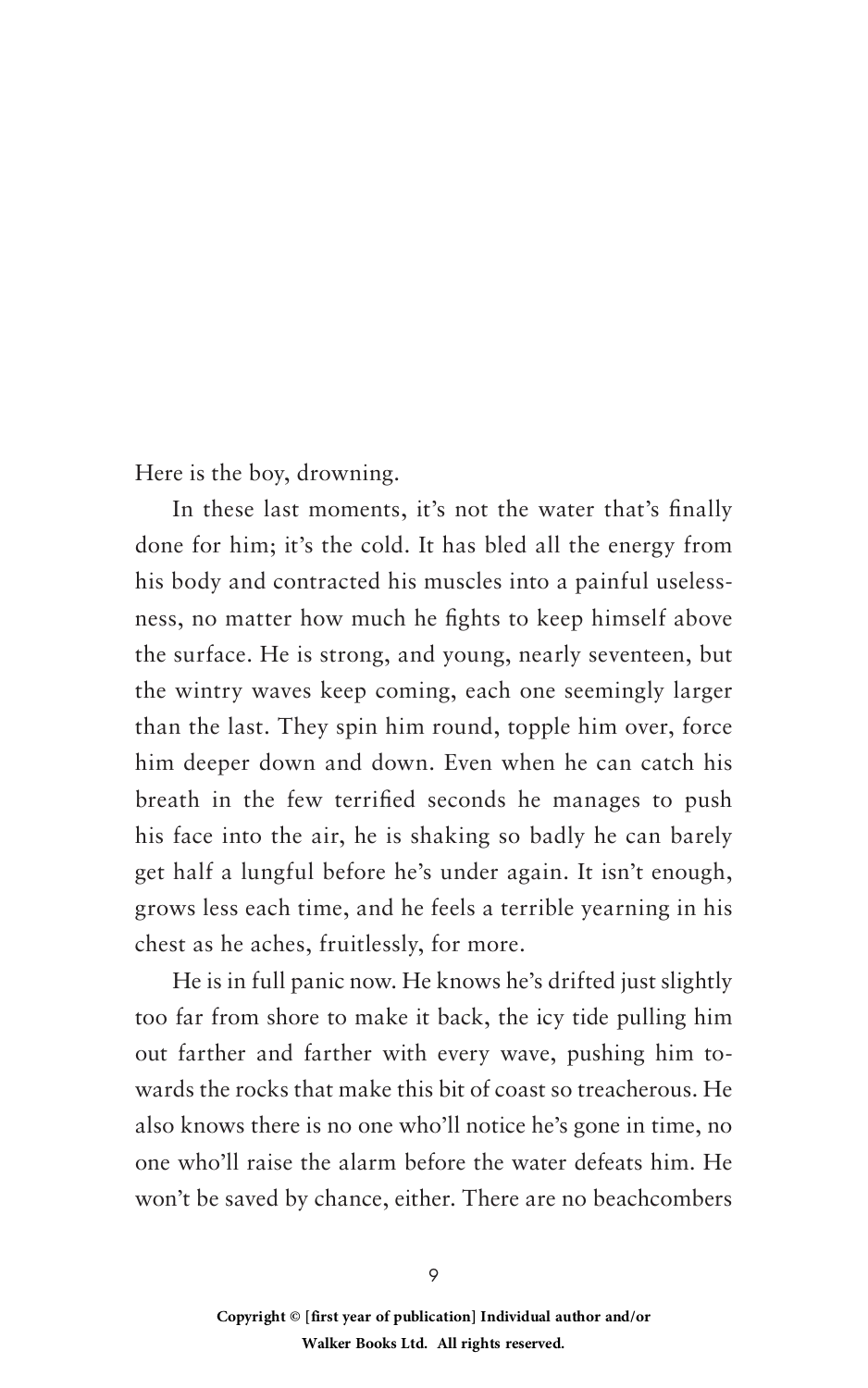## patrick ness

or tourists to dive in from the shoreline to save him, not this time of year, not in these freezing temperatures.

It is too late for him.

He will die.

And he will die alone.

The sudden, gasping horror of knowing this makes him panic even more. He tries again to break the surface, not daring to think that it might be his last time, not daring to think much at all. He forces his legs to kick, forces his arms to heave himself upward, to at least get his body the right way round, to try and grasp another breath just inches away–

But the current is too strong. It allows him tantalizingly near the surface but spins him upside down before he can get there, dragging him closer to the rocks.

The waves toy with him as he tries again.

And fails.

Then, without warning, the game the sea seems to have been playing, the cruel game of keeping him just alive enough to think he might make it, that game seems to be over.

The current surges, slamming him into the killingly hard rocks. His right shoulder blade snaps in two so loudly he can hear the *crack*, even underwater, even in this rush of tide. The mindless intensity of the pain is so great that he calls out, his mouth instantly filling with freezing, briny sea water. He coughs against it, but only drags more into his lungs. He curves into the pain of his shoulder, blinded by it, paralyzed by its intensity. He is unable to even try and swim now, unable to brace himself as the waves turn him over once more.